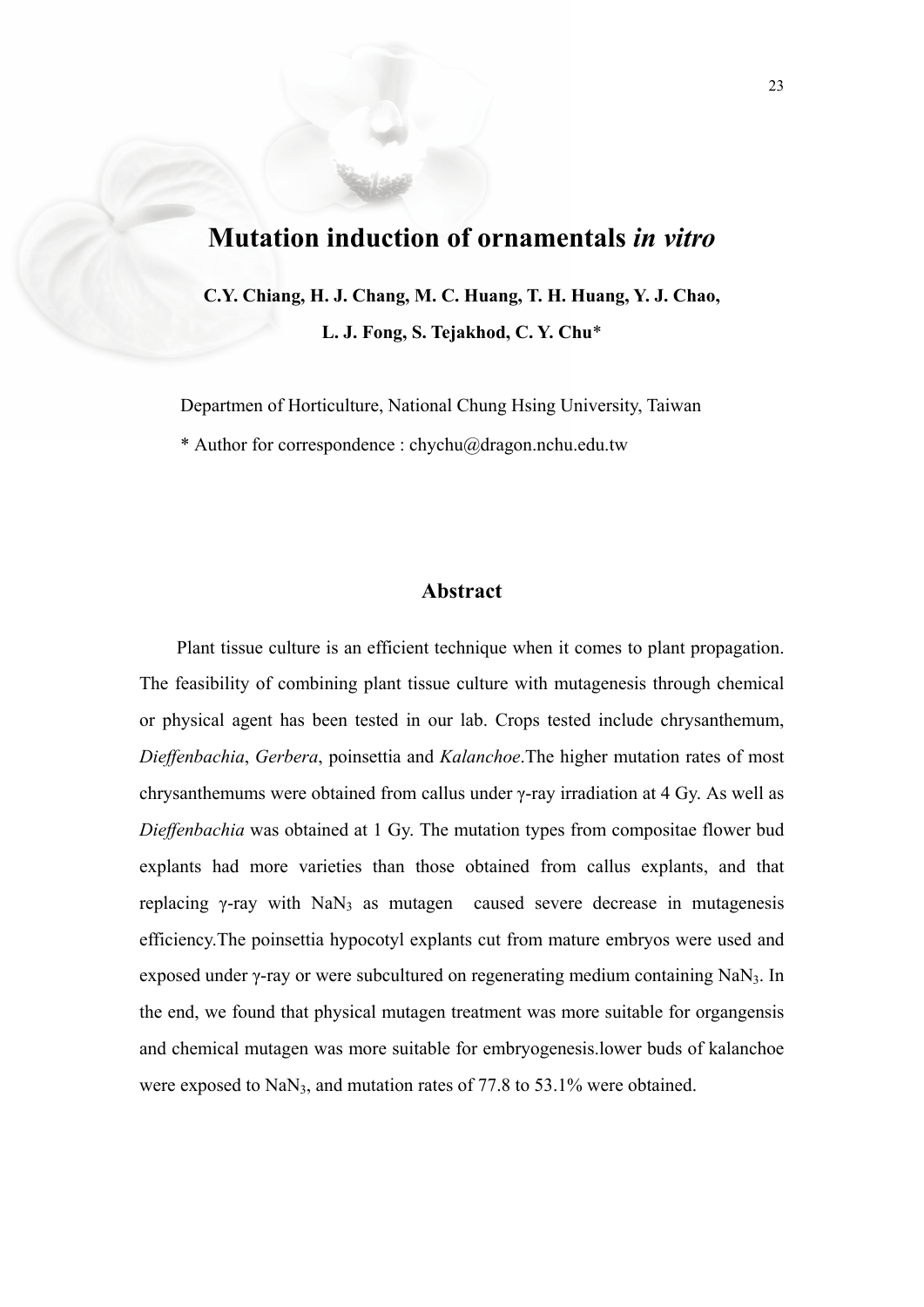# **Introduction**

Demand for ornamental diversity has always been important in the ornamental market. Creating different flower colors, shapes, while maintaining unified plant type and cultural characteristics contribute to such varieties among ornamental commodities. To this fact, many methods in producing plants with new characteristics have been developed. One of the most commonly used methods is mutagenesis through exposing plants to chemicals (e.g. NaN<sub>3</sub>) or radiation (e.g.  $\gamma$ -ray). By treatment of plant cutting under these factors, plant breeders are able to obtain new cultivars far exceeding conventional plant breeding techniques (such as cross breeding… etc). To this date, many ornamental cultivars have already been developed through these techniques and received fruitful results. In spite of its success in plant breeding, however, the high cost in labors, expenses and time of this technique still call for further improvements in its efficiency in propagation and phenotype screening.

Plant tissue culture is an efficient technique when it comes to plant propagation. In addition, it is capable for year-round production and possesses less chimera problems. In view of its advantages, it seems promising that a combination between plant mutagenesis and plant tissue culture may provide a plant breeding technique with greater efficiency and lower cost. The feasibility of combining plant tissue culture with mutagenesis through chemical or physical agent has been tested in our lab. Crops tested include chrysanthemum, *Dieffenbachia*, *Gerbera*, poinsettia and *Kalanchoe*. The following contents address the attempts made and progress received in our lab.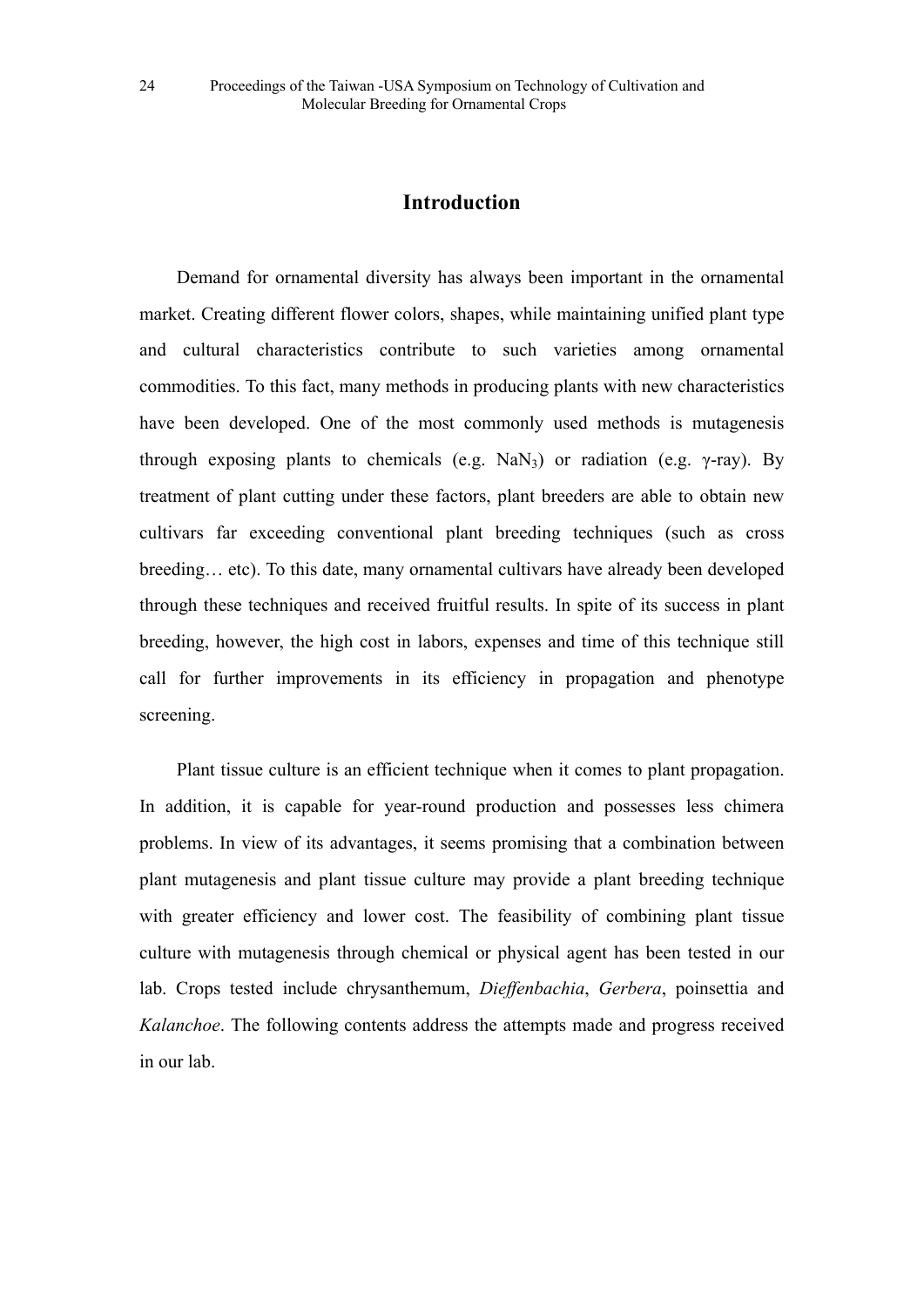#### **Mutagen on callus culture**

Our attempts started off by applying γ-ray irradiation on calli of chrysanthemum and *Dieffenbachia*. Sterilized leaf discs of these crops were cultured in MS agar medium containing with 30 g/L of sucrose, 5 mg/L of IAA, 10 mg/L of BA and 1 mg/L of 2,4-D under pH5.7 to induce callus formation. The culture was conducted under  $25\pm3^{\circ}$  and  $35\pm5\mu$ molm<sup>-2</sup>s<sup>-1</sup> of lightness for 16 hrs photoperiod. Calli were further multiplied in MS medium containing 1 mg/L of BA and 0.5 mg/L of IAA. After 1 week of subculture, the callus explants were exposed under  $\gamma$ -ray radiation (1~4Gy). Following the formation of adventitious shoots and ex vitro of cuttings, plants with extraordinary phenotypes were selected, cloned a grown into cultivars. Results showed that mutation rates of the treated plants differed between different cultivars, with chrysanthemum 'Red Beauty' showing the highest mutation rate. In spite of such differences, the highest mutation rates of most cultivars were obtained under the same dosage of  $\gamma$ -ray irradiation (4Gy).

The same method was also tested on *Dieffenbachia*. In this plant, different mediums was used (1/2MS basal medium containing BA 3 mg/L and NAA 0.25 mg/L, or BA 5 mg/L and NAA 0.125 mg/L, respectively) and the mutation induction was most effective under 1Gy of γ-ray radiation. In the end, many varieties of *Dieffenbachia* were bred successfully.

#### **Mutagen on flower culture**

We continued our study on the mutation of spray chrysanthemum and *Gerbera*. Since head flowers (special inflorescence of compositae) are sterilized easier, the efficiency of the combination of flower bud culture with induced mutagenesis in these plants was tested. Our findings indicated that, after mutagenesis induction, efficiency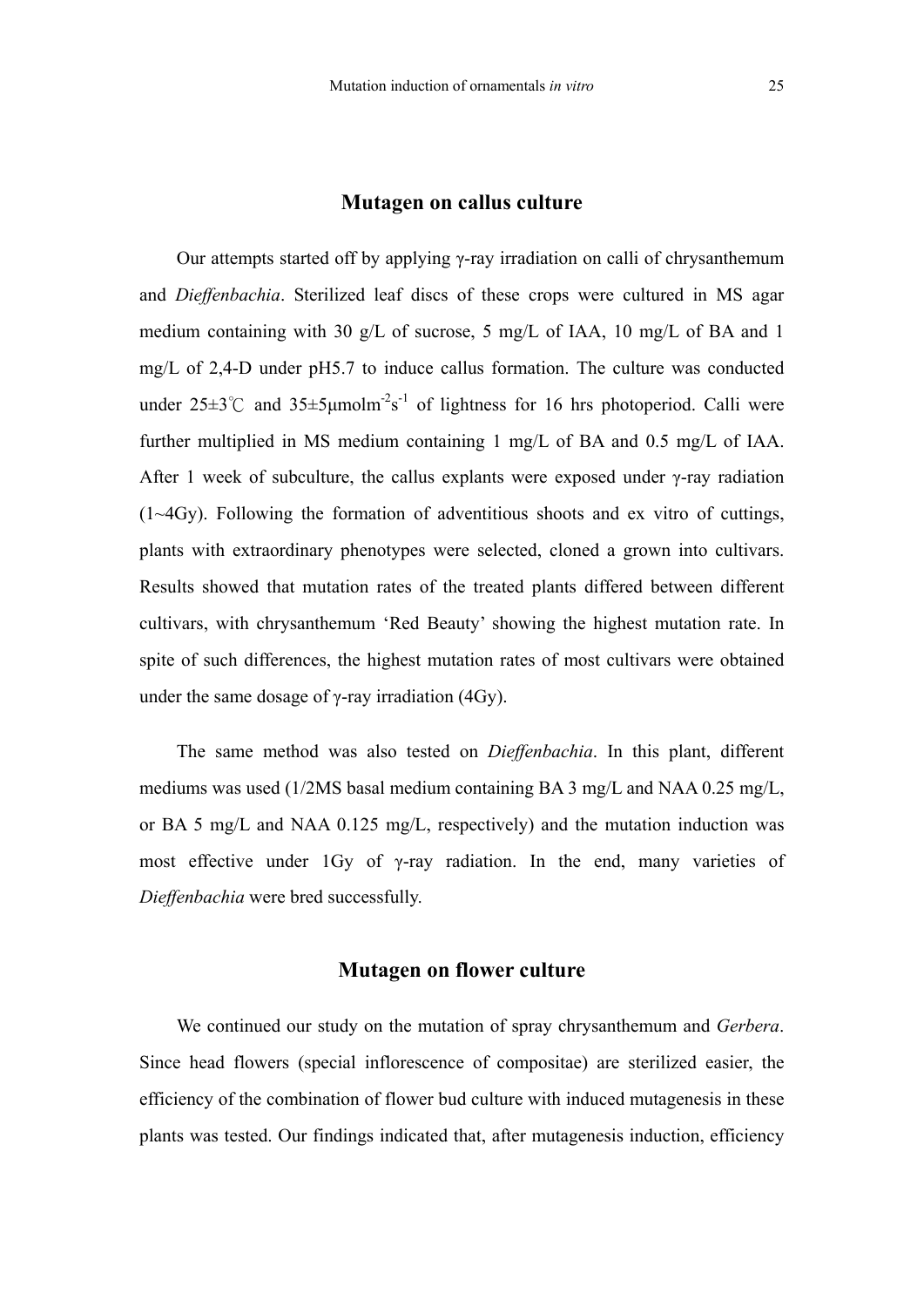of developing adventitious bud from spray chrysanthemum and *Gerbera* head flowers differed among different cultivars, with the shoot development stage as the optimal timing for mutagenesis induction, and 4Gy γ-ray irradiation (once or twice) as the optimal dosage. In addition, we found that mutation types from flower bud explants had more varieties than those obtained from callus explants, and that replacing γ-ray with  $\text{NaN}_3$  as mutagen caused severe decrease in mutagenesis efficiency.

#### **Mutation via embryogenesis**

Another attempt was made on poinsettia according to our previous finding in poinsettia micropropagation that callus explants of poinsettia can proliferate into embryos easily, and the fact that most poinsettia cultivars were developed by mutation. Poinsettia shoot tip were grown on MS medium containing 0.4~0.8 mg/L of 2,4-D and 0.2 mg/L of BA to induce callus, and subcultured on the same medium for callus multiplication. Following the embryogenesis of these calli on MS medium containing NAA 0.2 mg/L and BA 0.2 mg/L, they were exposed under  $1 \sim 4$ Gy  $\gamma$ -ray radiation (once or twice). Global embryos formed were used as explants for secondary embryos, which were then, after applying riboflavin in medium, developed into cotyledon embryo. Finally, the hypocotyl explants cut from mature embryos were used and exposed under  $\gamma$ -ray or were subcultured on regenerating medium containing NaN<sub>3</sub>. In the end, we found that physical mutagen treatment was more suitable for organgensis and chemical mutagen was more suitable for embryogenesis.

Finally, our most recent study focused on the breeding of *Kalanchoe garambiensis,* an endemic and endangered species in Taiwan, which is known to produce few offspring with low or poor fertility after inter specific crossing. In addition, many species of *Kalanchoe* can also produce plantlets on the leaf margin through embryogenesis. Flower buds of kalanchoe interspecific cultivars 'Beacon'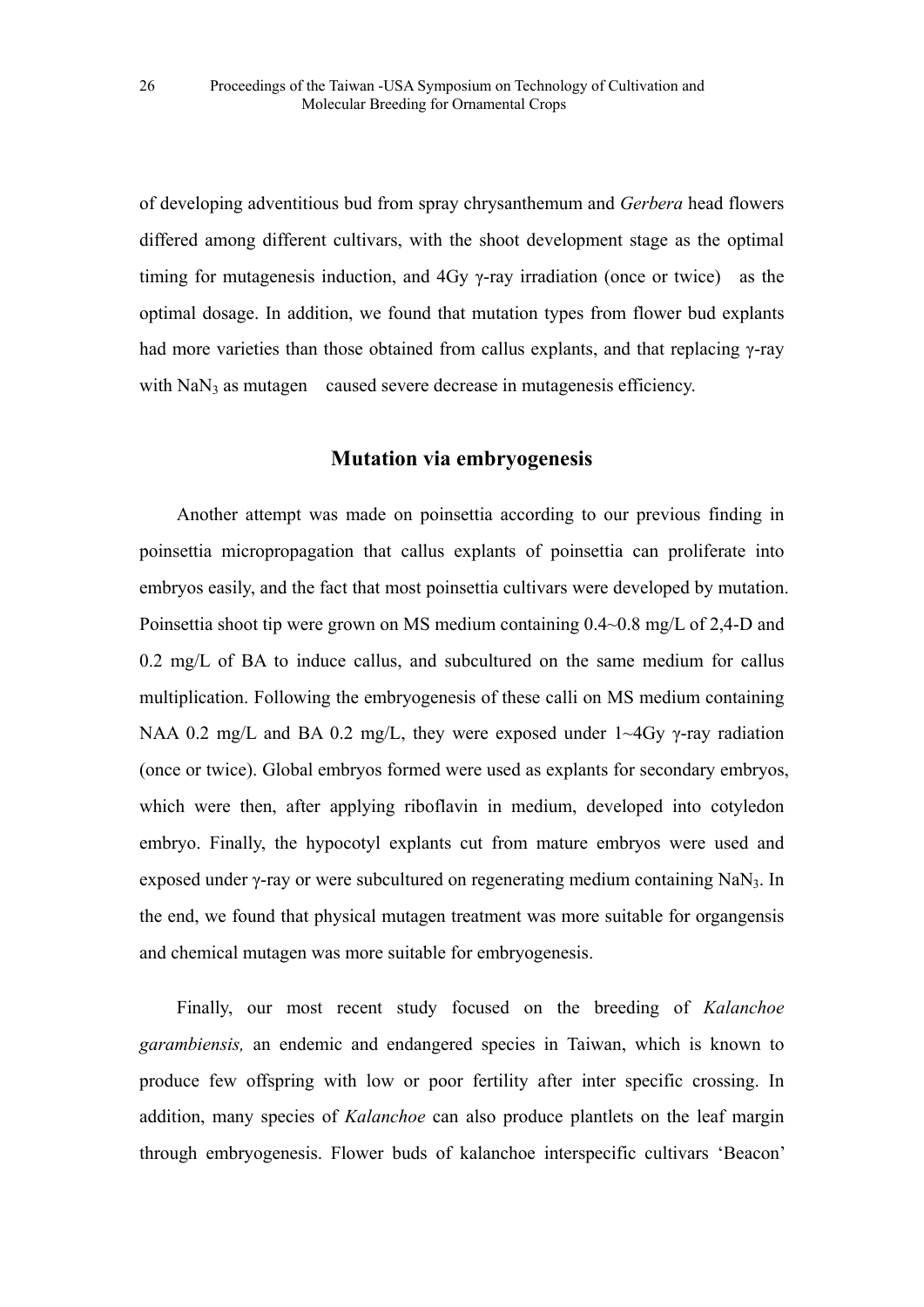and 'Sunrise' were exposed to  $\text{NaN}_3$ , and mutation rates of 77.8 or 53.1% were obtained respectively. Flower colors of these mutants changed from bright orange to oreddish orange, light orange or yellow. Moreover, leaf phenotype changes were also observed in these mutants.

In conclusion, our approach of combining plant mutagenesis with plant tissue culture in ornamental breeding has received fruitful results in chrysanthemum, *Dieffenbachia*, *Gerbera*, poinsettia and *Kalanchoe*. With little modifications in the culture condidiond of these plants, and the correct choice of type and dosage of mutagen, this technique shall provide us an efficient way in ornamental breeding.

# **Acknowledgements**

Thanks to the Council of Science and Council of Agriculture for financial support: NSC 89-2313-B-005-074, NSC 89-2313-B-005-203, NSC 90-2313-B-005- 071, NSC 91-2313-B-005-107, NSC 92-2313-B-005-079, NSC 93-2313-B-005-019, 92AS-4.2.3-F-Z3(1), 93AS-4.2.1-F-Z1(2)。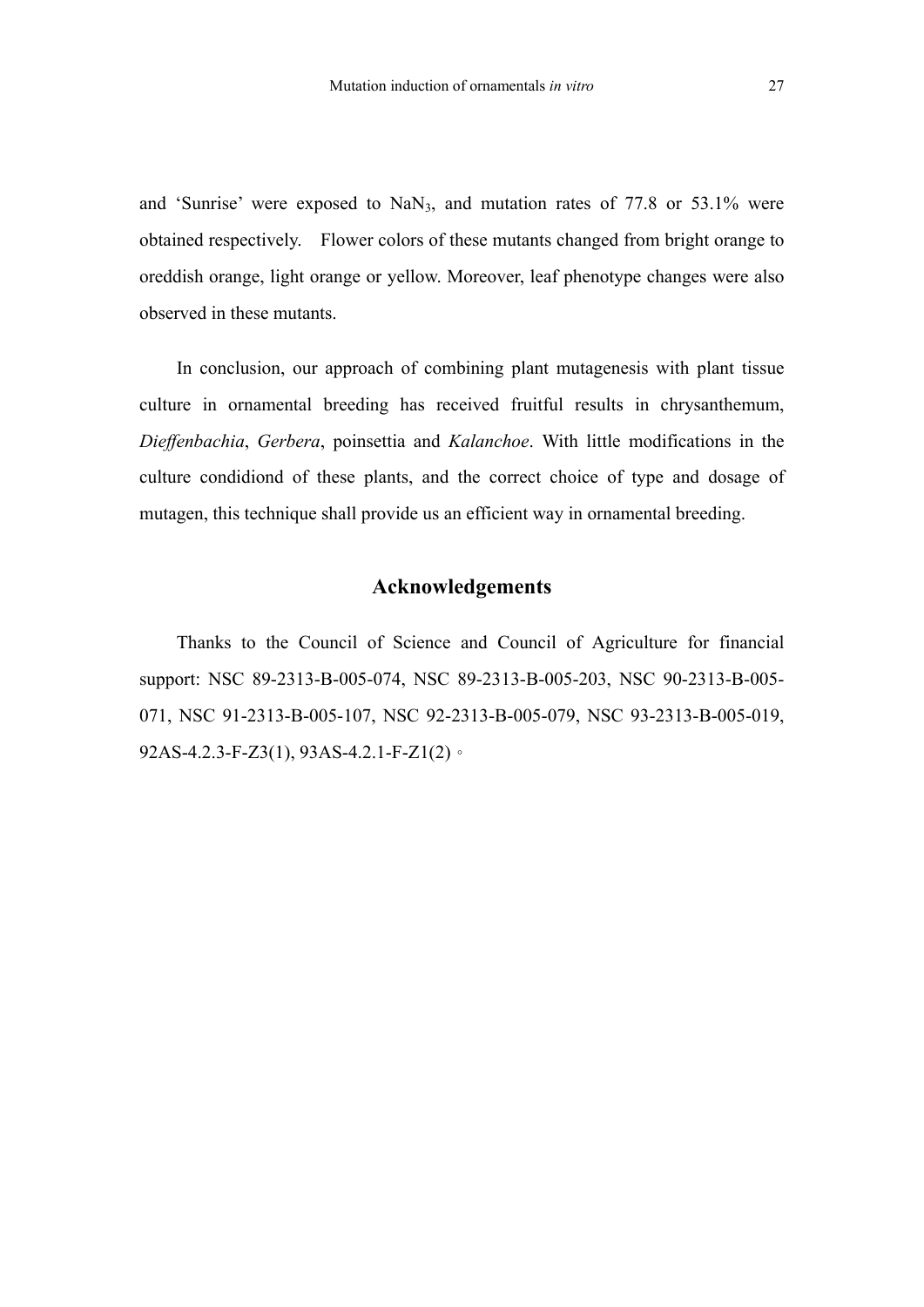

Fig.1. The procedure of chrysanthemum mutagenesis from leaf callus



Fig.2. Procedure of chrysanthemum or gerbera mutagenesis from flower buds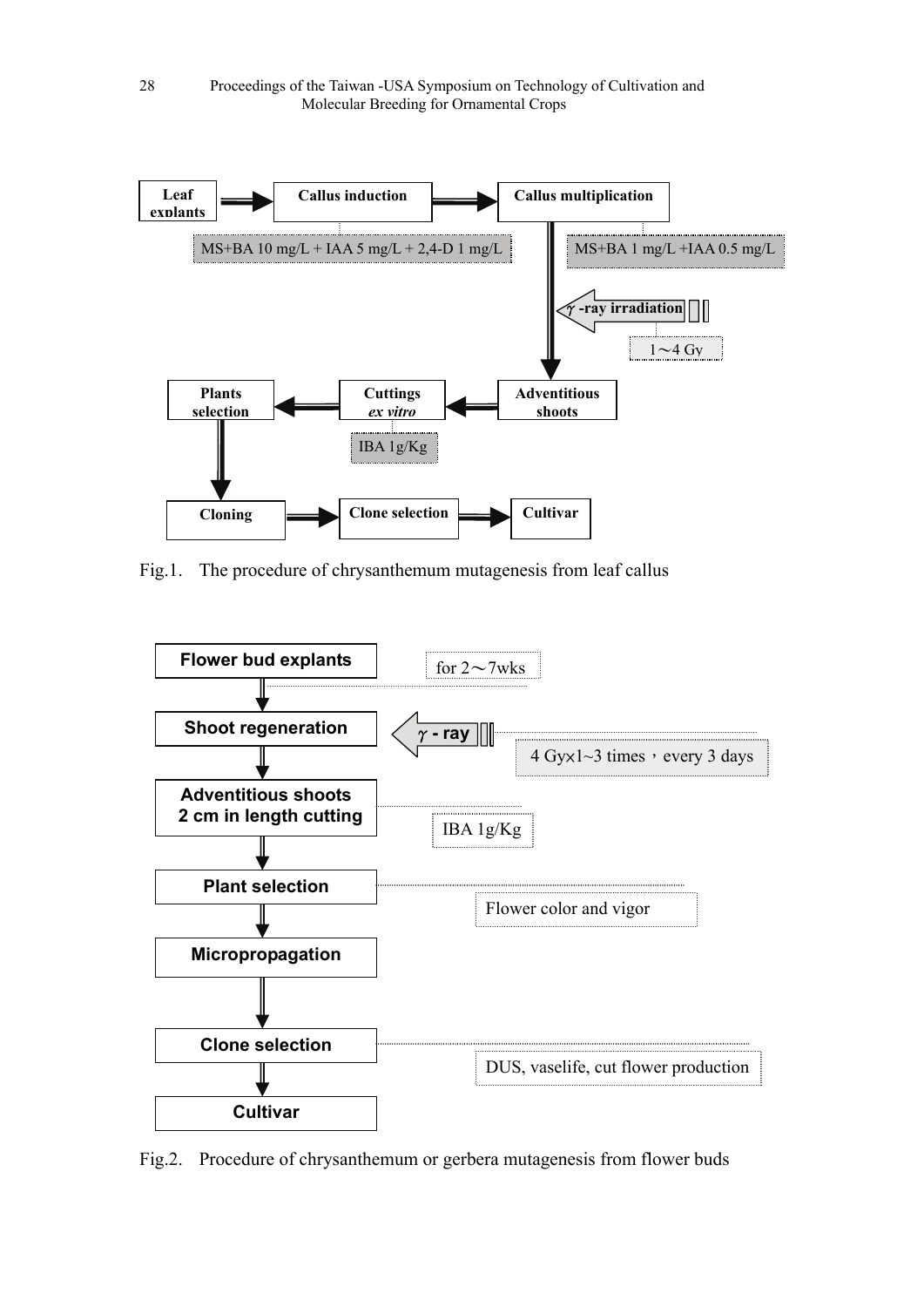

Fig.3. Poinsettia embryogenesis and mutagenesis in liquid medium

# **Literature cited**

- Chu, C. Y., M. C. Huang and C. Y. Chiang. 2000. Development of new spray chrysanthemum (Dendranthema  $\times$  grandiflorum (Ramat) Kitamura) by callus culture irradiated γ-ray. SEED & NURSERY 2(2): 143-156.
- Chu, C. Y., C. Y. Chiang and T. H. Huang. 2004. Application of biotechnology on poinsettia breeding(II). Council of Agriculture, 2004 research project report.
- Chiang, C. Y. and C. Y. Chu. 2006. Plant regeneration from capitulum, callus and suspension culture of chrysanthemum (*Dendranthema* × *grandiflorum* (Ramat)